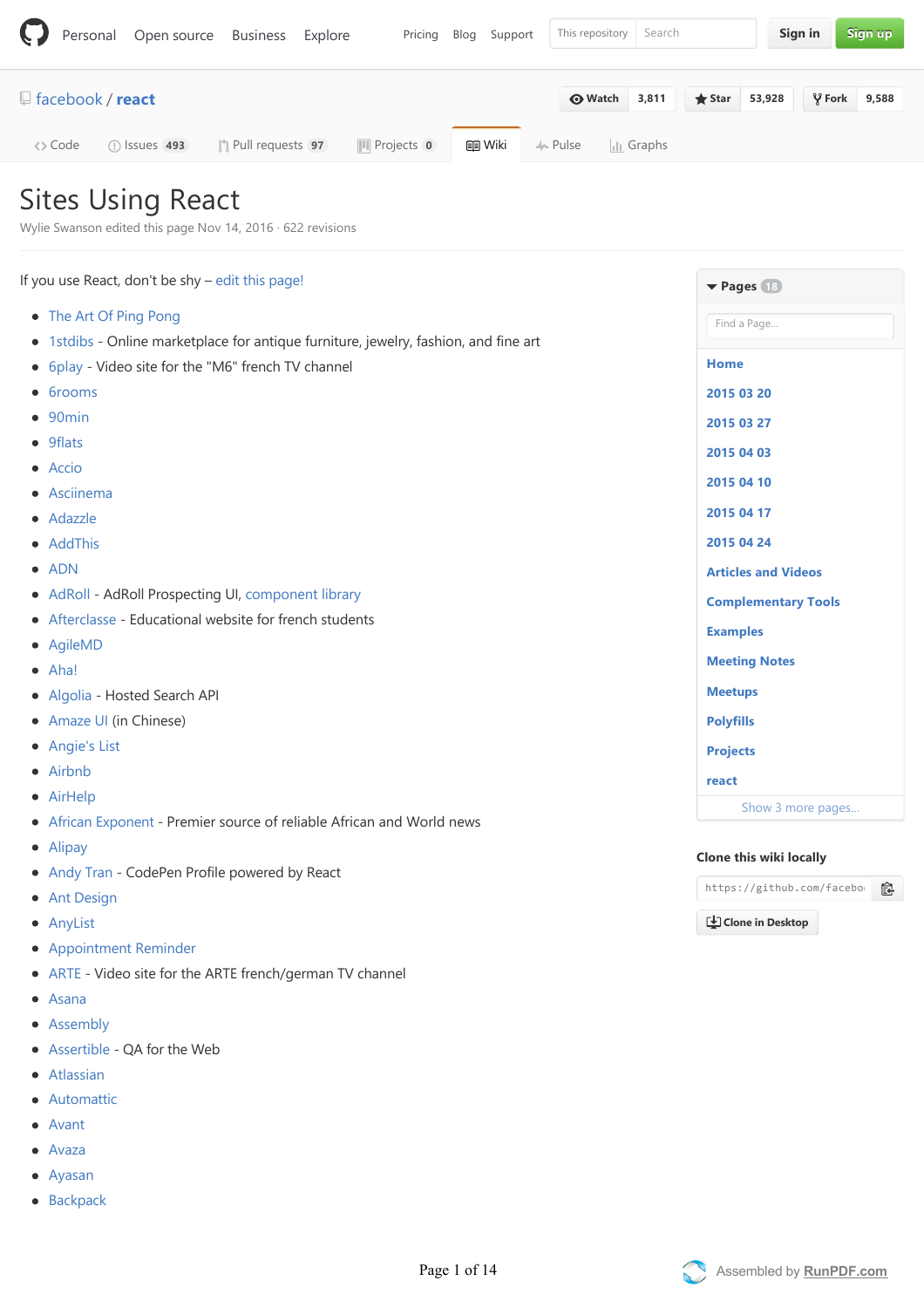- $-BBC$  $-BBC$
- [Benzinga](http://pro.benzinga.com)
- [Beroomers](https://www.beroomers.com) ‐ Find your ideal student home!
- [BetBetr](https://www.betbetr.com/)
- [Beyondpad](http://www.beyondpad.com/)
- [Biblebox](https://www.biblebox.com)
- [BigDecisions](http://www.bigdecisions.com)  Used React+Flux for calculators.
- [BigRentz](http://www.bigrentz.com/)
- [BilletFix](http://www.billetfix.dk) Simple ticket management system
- [BillGuard](http://www.billguard.com/)
- [Billogram](https://www.billogram.com)
- [BimmerShops](http://www.bimmershops.com)
- [BlankCursor](https://blankcursor.com/)
- [Bloglovin](https://www.bloglovin.com) Bloglovin' uses react and redux for their main experience
- [Bloom Perfumery](https://bloomperfume.co.uk/)  $\bullet$
- [BoomTown](http://www.boomtownroi.com/)
- [Booli](http://www.booli.se/)
- [BOTTR.me](http://bottr.me/) ‐ Get your personal chat bot  $\bullet$
- [Box](http://www.box.com/)
- [Brand.ai](https://brand.ai)
- [Branch Metrics](https://www.branch.io) Using React + [Sprint](https://github.com/BranchMetrics/sprint)
- [Brainfock](https://github.com/Brainfock/Brainfock)
- [Brigade](https://www.brigade.com/)
- [BrutMaas.Net](https://www.brutmaas.net/)
- [BuyerZone](http://www.buyerzone.com/) BuyerZone's core Request for Quote application is using ReactJS and Redux
- [C5/mail](https://www.c5mail.com/)
- [Cache](http://www.trycache.co/)
- [Campaign Monitor](http://www.campaignmonitor.com/) Journey Builder feature
- [Canopy](https://www.canopytax.com/)
- [Canvas.be](http://www.canvas.be/) EPG (see tv-gids), several widgets
- [Capital One/LevelMoney](https://www.levelmoney.com)
- [Casalova](https://www.casalova.ca/)
- [CaseManagement](http://cause-management.herokuapp.com/)
- [Century 21 Asten](http://www.astenonline.com/)
- [Change Politics](http://www.changepolitics.org/)
- [Channel](http://channel.io)
- [Chegg](http://www.chegg.com/)
- [Chute](http://www.getchute.com/)
- [Chloi Inc](http://chloi.io/)
- [Chaldal Inc](http://chaldal.com/)
- [Cityme.asia](http://www.cityme.asia/)
- [Commission Junction](http://www.cj.com/)  $\bullet$
- [ClearStory Data](http://www.clearstorydata.com)
- [CloudFlare](http://www.cloudflare.com/)
- [CMN.com](http://www.cmn.com/)
- [cNow](https://preview.c9users.io/joshuagollaher/angauthjoshua/app/index.html?_c9_id=livepreview1&_c9_host=https://ide.c9.io)  Joshua Gollaher's Chat App
- [CockroachDB](http://www.cockroachlabs.com/) Horizontally scalable and ACID compliant database
- [Codecademy](http://www.codecademy.com/)

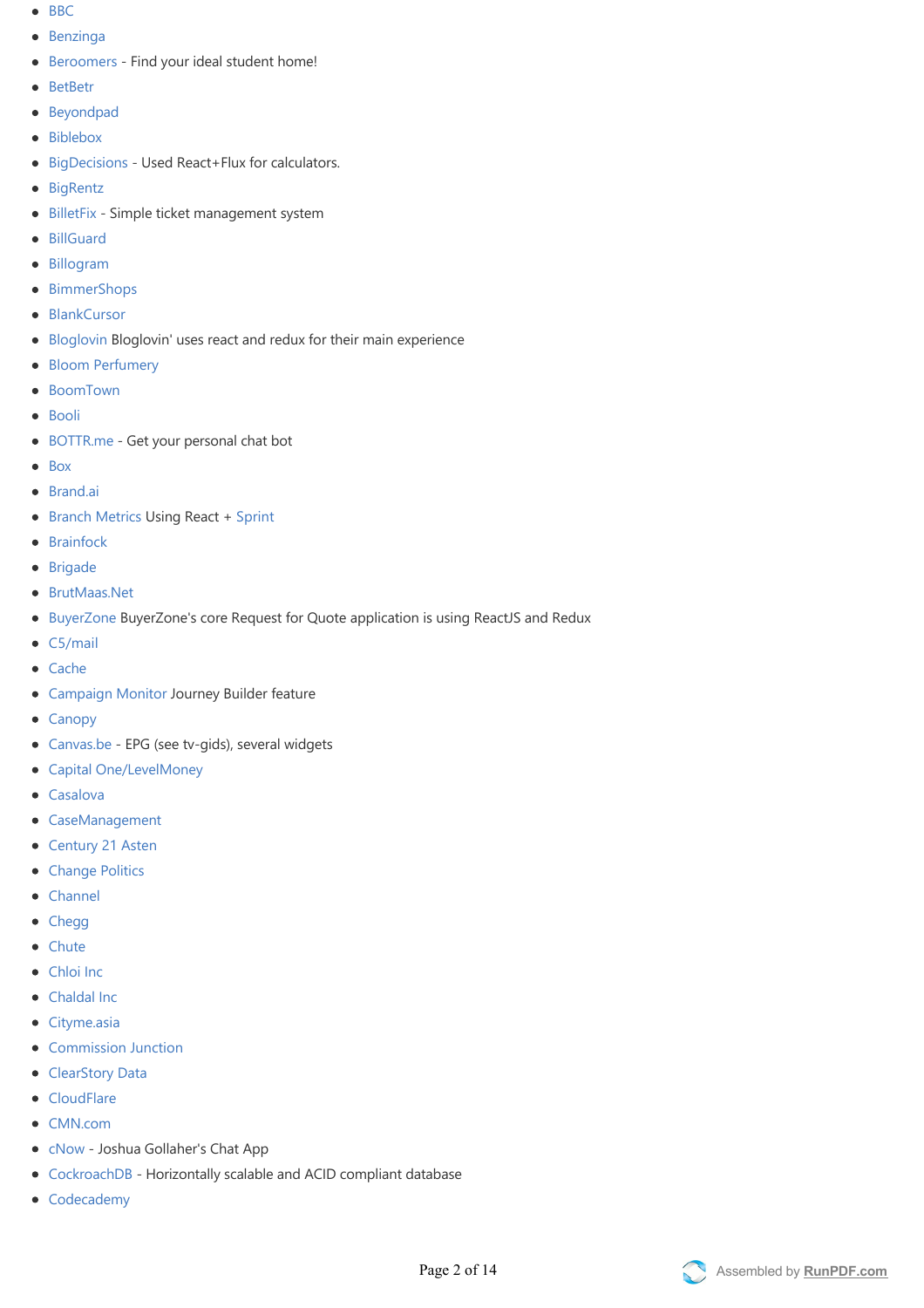- [codecheck](https://app.code-check.io/)
- Commonwealth Bank Property Search
- ConciergeAuctions Luxury Realestate
- **•** [Conversocial](http://www.conversocial.com/)
- [Cotap](https://www.cotap.com/)
- [Coupang Travel](http://travel.coupang.com/)  Overseas hotel real-time booking service
- [Courser](https://michielvaneerd.github.io/courser/index.html) Learn languages by creating courses
- [Coursera](https://www.coursera.org/)
- [Craftsy](http://www.craftsy.com/)
- [Creze](https://www.creze.com/)
- **•** [Crisis Text Line](http://www.crisistextline.org)
- [Crowdfire](https://www.crowdfireapp.com)
- [China Telecom Cloud](http://www.ctyun.cn/buy/cloud)
- [Clash of Clans](https://clashofclans.com)
- [crontab.guru](http://crontab.guru) Editor for cron schedules
- **•** [CustomInk](http://www.customink.com/)
- [DocsTub.com](https://www.docstub.com/)
- [Dailymatons.com](http://www.dailymatons.com/)
- [Dailymotion](http://www.dailymotion.com/)
- [Dapulse](http://www.dapulse.com/)
- [Datadog](http://www.datadog.com/)
- [Dataminr](http://dataminr.com)
- $\bullet$ [Debitoor Studio for Accountants](https://studio.debitoor.com/)
- [Deezer](http://deezer.com/)
- [Deviantart](http://deviantart.com/)
- [Directly](http://directly.com/)
- [Disqus](https://disqus.com/)  Moderation and Admin tools
- [Distiller](http://distiller.io/)
- **•** [Docker](http://hub.docker.com)
- [Dogeminer](https://dogeminer.se/)
- [Domain](http://www.domain.com.au/)
- [Domai.nr](https://domainr.com/)
- [Dropbox](https://www.dropbox.com/)
- Dfyoo 笛风假期
- [DueDil](https://www.duedil.com/)
- [EasyDataManager](http://www.easydatamanager.com/) ‐ Cloud base database query generator and visualizer
- $e$ Bay
- [EdSurge](https://www.edsurge.com/)
- **[EF Educational Tours](http://www.eftours.com/)**
- [Electric Cloud](http://electric-cloud.com/)
- Elephas 亚洲象
- [EMEX](https://energymarketexchange.com/)
- [ENCODE](https://www.encodeproject.org/)  Encyclopedia of DNA Elements (source code)
- [EP Newshub](http://www.epnewshub.eu/)  European Parliament real time news aggregator
- **•** [Eten Canarias](http://etenluxury.com/)
- [Evand](https://evand.ir/)
- [Eventradr](http://eventradr.com/) Event aggregator
- [Everplans Web App](https://webapps.everplans.com/#/auth/sign_in)

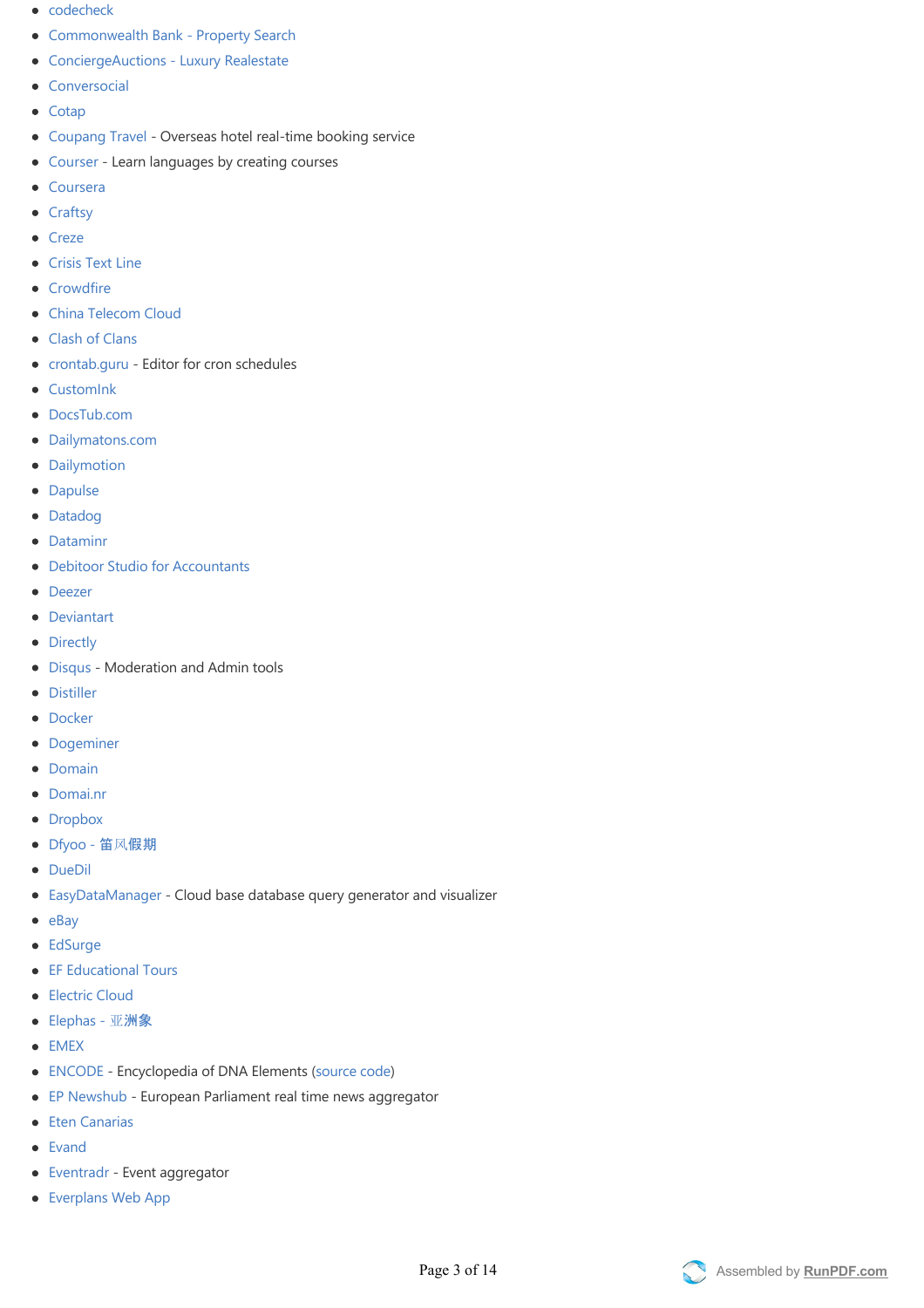- **•** [EveryDollar](http://everydollar.com/)
- **•** [Everlane](http://everlane.com/)
- [Exotel](http://exotel.in/) Exotel real time monitoring system.
- [Expedia](http://www.expedia.com/pictures/) ‐ Expedia Viewfinder Application  $\bullet$
- [EyeEm](https://www.eyeem.com/)
- [Facebook](https://facebook.com/)
- [Factlink](https://factlink.com/)
- [Fancy](https://fancy.com/)
- [FaithStreet](http://www.faithstreet.com)
- [FeedHop](http://feedhop.io/)
- [Feedly](http://feedly.com/)
- [Fictionlog](https://www.fictionlog.co/)  Fiction publishing platform
- [Fine Art Biblio](https://fineartbiblio.com)  $\bullet$
- [FINN](http://www.finn.no/)
- [Fivhter](https://www.fivhter.com/)
- [Flexport](https://www.flexport.com)
- [FlightYogurt](http://flightyogurt.haohcraft.com)
- [Flipboard](https://flipboard.com)
- [Flipkart](https://www.flipkart.com/)
- [Fontenelle Forest](http://www.fontenelleforest.org/)
- [Fortnox](https://www.fortnox.se/)
- $\bullet$  [fotocasa](http://www.fotocasa.es/)
- [Freecharge](https://www.freecharge.in/)
- [Frinkiac ‐ Simpsons' quote search engine](https://frinkiac.com/)  $\bullet$
- [Free Code Camp](http://www.freecodecamp.com)
- [FSB.de](http://www.fsb.de) ‐ Search UI
- [GeniusBot](http://www.geniusbot.io)  the friendly intergalactic chatbot, built in React and Redux!  $\bullet$
- **•** [GetStack](http://getstack.io/)
- [GeekHub](http://geekhub.ru/)
- [Gild](http://www.gild.com)
- **[Glassbreakers](https://www.glassbreakers.co)**
- **•** [Glip Mobile](https://glip.com/)
- [GLSL.io](https://glsl.io/)
- **•** [Grammarly](https://www.grammarly.com/)
- [Guidebook](http://guidebook.com/)
- [HackerOne](https://hackerone.com/)
- $\bullet$  [Hai360](http://h5.hai360.com/)
- [haoduoshipin](http://haoduoshipin.com/) ‐ Web Dev Videos by happypeter  $\bullet$
- [Happy Fresh](https://happyfresh.id/) "Online Grocery in 1 Hour Also available in mobile web soon in 2016!"
- [Happy Recipe](https://happyrecipe.com/) ‐ The Best Ever Food Recipes  $\bullet$
- [Hashnode](https://hashnode.com) An open, conversational community of Software Developers
- [Helix](https://www.helix.com) Uncover your DNA story
- [Hexlet](https://hexlet.io/)
- [Hey Dot](http://heydot.co)
- [HipChat](https://www.hipchat.com/)
- [HomeASAP.com](https://homeasap.com/search) Slick Home-Search
- [Hoodoko](http://hoodoko.com/)
- [Housing.com](https://housing.com)

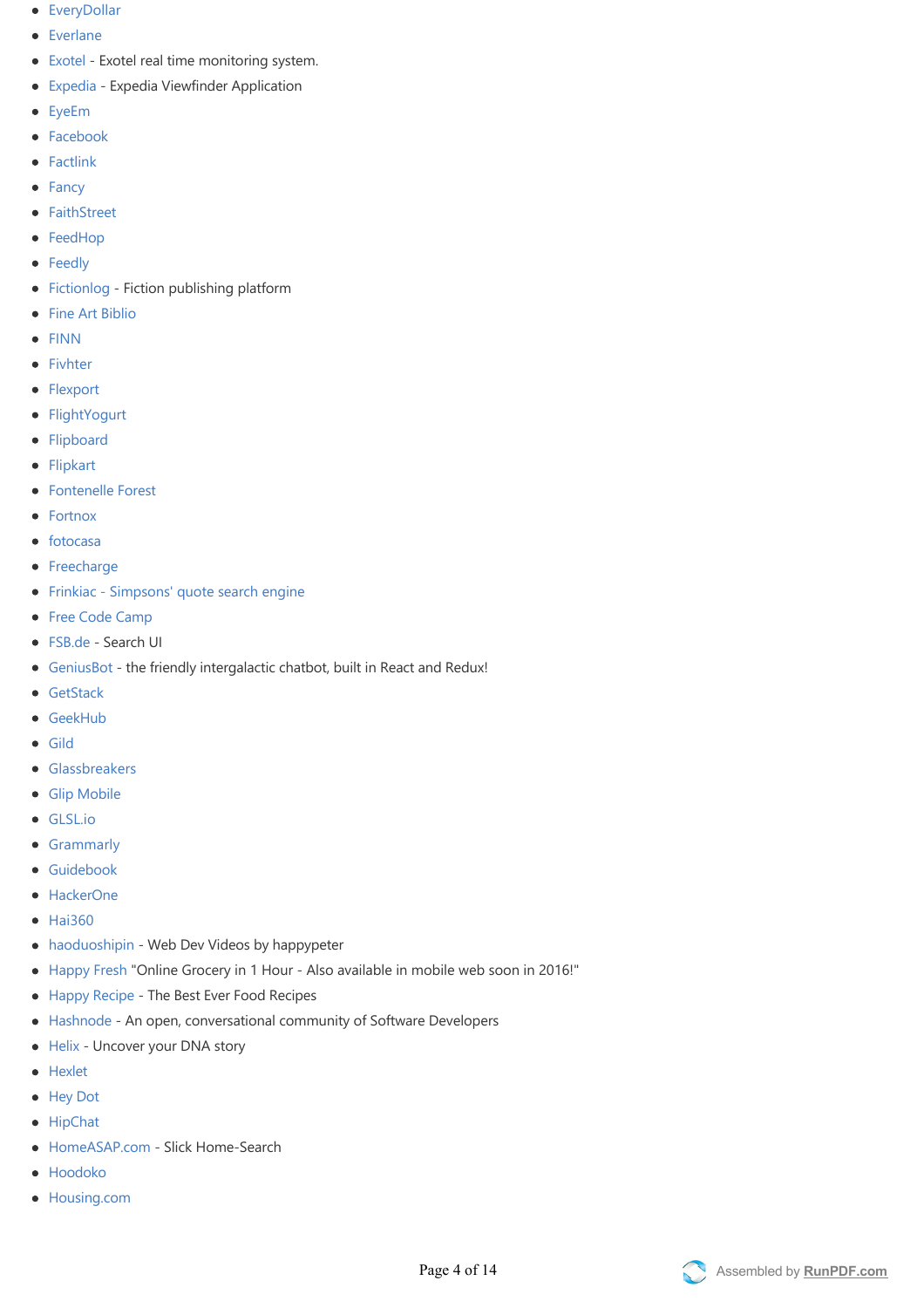- [Html2CoffeeReact](http://html2coffee-react.domachine.de)
- [HubSpot](https://www.hubspot.com/)
- **•** [HuskyFit](http://www.husky.fit/)
- i-D Cover Archive 1980 to 2015
- [iBackPacker](http://ibackpacker.com.au) ‐ A Jobs Site for Backpackers
- $\bullet$  [ICX](https://i.cx/)
- $\bullet$  [IGN](http://www.ign.com/)
- [Igniter by Mixpo](http://igniter.co)
- [IMDb](http://imdb.com)  $\bullet$  Imqur
- [InfiPLANNER PtP](https://infiplanner.infinetwireless.com)  Cloud-based point-to-point link planning service
- $\bullet$  [Inkmonk](https://inkmonk.com)
- [Instacart](https://www.instacart.com/)
- [Instagram](http://instagram.com/)
- [Instamojo](https://instamojo.com/)
- [INSTANT](https://instant.cm)  Add content management to your website in seconds.
- $\bullet$  [Instructure](http://instructure.com)
- $\bullet$  [Intuit](http://intuit.com)
- $\bullet$  [Invintus](http://invintus.com/)
- [InvoiceWriter](http://www.invoicewriter.net/)
- [Iodine](http://www.iodine.com/)
- [issuu](https://issuu.com/) digital publishing platform
- [Itele](http://www.itele.fr/)
- [Jardins de la Poudrière](http://jardins-poudriere.ch/)
- [Jekyll Admin](https://github.com/jekyll/jekyll-admin) Graphical User Interface for Jekyll
- [JouwWeb](http://www.jouwweb.nl)
- **•** [Justickets](https://justickets.in)
- [Kaidee](https://www.kaidee.com)
- [KakaoStyle](https://style.kakao.com)
- [Khan Academy](http://khanacademy.org)
- [KISSmetrics](http://www.kissmetrics.com)
- [Klara](http://www.klara.be)  100% React, mostly server-rendered, some parts fully isomorphic
- [Klarna](http://www.klarna.com)  $\bullet$
- [Kordio](https://www.kordio.com)
- [Kupibilet](https://www.kupibilet.ru/)
- [Kongge](http://www.kongge.com) 空格
- [Laurel & Wolf](https://www.laurelandwolf.com/)
- [Layer](https://layer.com/)
- [Learn](https://learn.co/) A platform for education
- [Lelivrescolaire](http://www.lelivrescolaire.fr/)  Digital scholar books for french students
- **•** [Lithium Technologies](http://www.lithium.com/)
- [LikeYOYO](https://likeyoyo.com)
- [LockedOn](http://www.lockedon.com/)
- [Locolla](http://www.locolla.com/)
- [Luxemburger Wort](http://www.wort.lu/)
- [Lyft](https://www.lyft.com/)
- [MadMobile](http://madmobile.com/)
- [MagicBus](http://m.magicbus.io/)

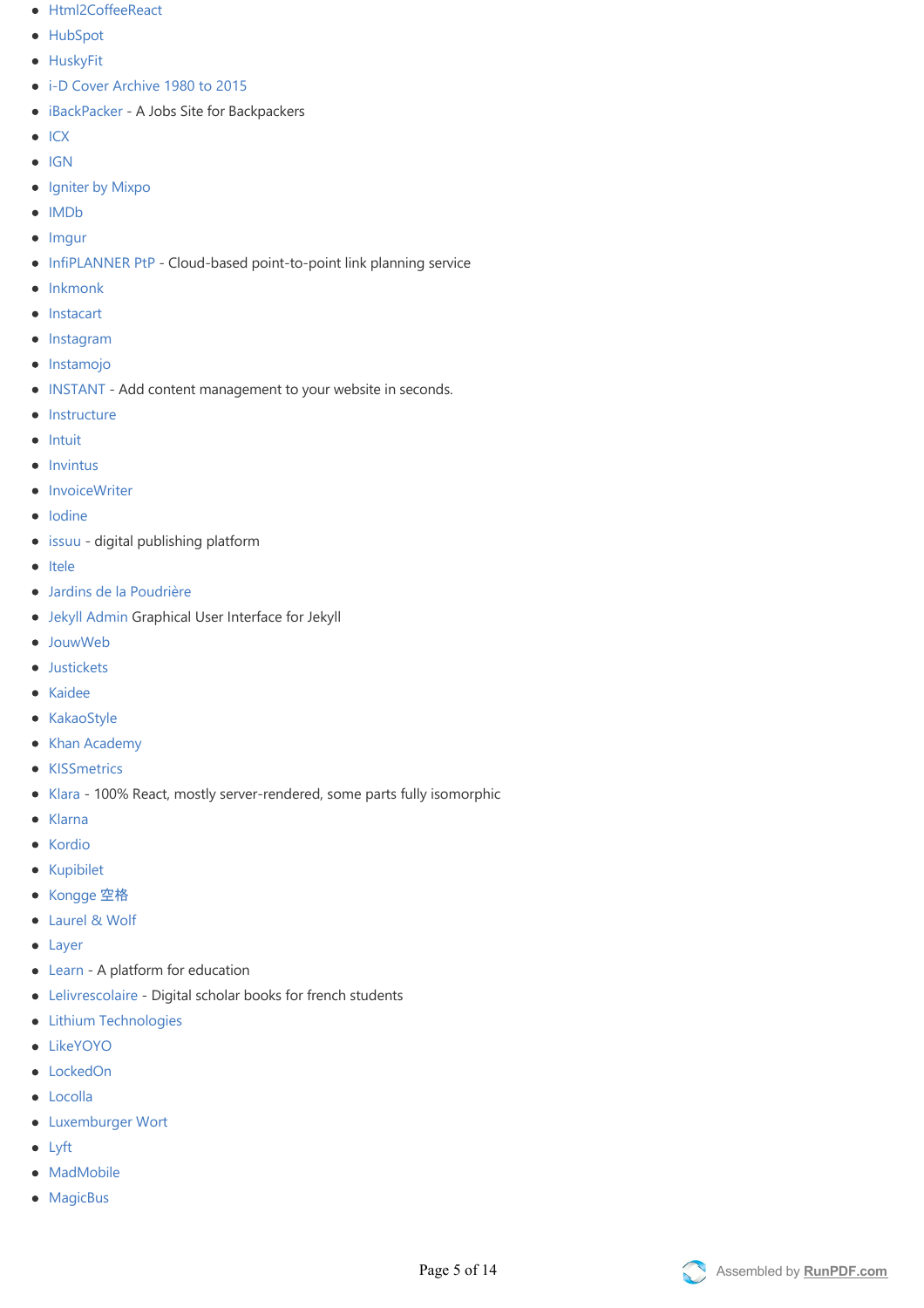- [Math Notepad](http://mathnotepad.com/)
- [Mattermark](http://mattermark.com/)
- [Madrone](http://madroneco.com/) ‐ Software & Analytcs
- [Magazon](http://magazon.net/)
- **•** [Maizuo](http://m.maizuo.com/)
- [Mapbox](https://www.mapbox.com/)
- [Map JSON Generator](http://lab.unshift.xyz/map-json-generator/) Draw markers, polylines, shapes and generate JSON
- [Marvel App](https://marvelapp.com/)
- [marvos.bike](https://marvos.bike) A bike mashup site of Strava, Youtube, Flickr & Tumblr API's
- [MaSalledeSport](http://www.masalledesport.com/)
- [Material 101](http://material101.com/)  Create Google Material art, such as wallpapers.
- [Mblur](http://mblur.com/)
- [Meduza](http://meduza.io)
- **•** [Meituan](http://www.meituan.com)
- [Maxwell Health](http://www.maxwellhealth.com)
- [Metod](https://www.metod.io)  A project management platform designed for everyone
- [Metamug](http://console.metamug.com) REST API Container on the cloud.
- **•** [Minerva Project](http://www.minervaproject.com)
- [MineWhat](http://www.minewhat.com) Retail platform for merchandising intelligence
- [MixTube](https://mixtube.co)
- [ML Fronten](https://github.com/jeff1evesque/machine-learning)d provides dataset management, and SVM / SVR fitting + prediction through webbased, and [programmatic](https://github.com/jeff1evesque/machine-learning#programmatic-interface) interfaces.
- [mPATH](http://mpath.com)
- [MobiAgent](https://agent.mobilus.me/web/login)
- [MobileTopup](https://mobiletopup.com/)
- [Mogujie.Xiaodian](http://www.xiaodian.com/pc/user/login)
- [MortgageHippo](https://www.mortgagehippo.com/)
- [Motoparking.club](http://www.motoparking.club) (source code)
- [Motors.co.uk](http://www.motors.co.uk)
- [MsgSafe.io](https://www.msgsafe.io)  Privacy enhanced e-communication provider
- [mtr.guru](http://mtr.guru)  Distributed mtr
- [Musixmatch](https://www.musixmatch.com)
- National Hockey League NHL
- [NativeAmerica.Travel](https://nativeamerica.travel)
- [Nbc TV network](http://www.nbc.com/)
- [Neighborly](http://neighborly.com/)
- [NetEase](http://www.163.com/)
- [Netflix](http://netflix.com/)
- [NFL](https://github.com/nfl?utf8=%E2%9C%93&query=react)
- [Noodles](https://www.getnoodl.es/)
- [Noxcare](https://noxcare.codemaster.by/)
- [NoRedInk](https://www.noredink.com/)
- [NPM Click](http://www.npm.click/)
- [OkCupid](http://www.okcupid.com/)  Online dating platform
- [OLDBOY](https://oldboycd.com/)  OLDBOY Creative Development website
- [One JiuJitsu and Fitness](http://www.onebjjfitness.com/) Brazillian Jiu Jitsu Gym in Irvine, CA.
- [Onespot](http://www.onespot.com/)  Internal tools
- [OORRAA](http://oorraa.com/)  B2B-Platform for wholesale trading

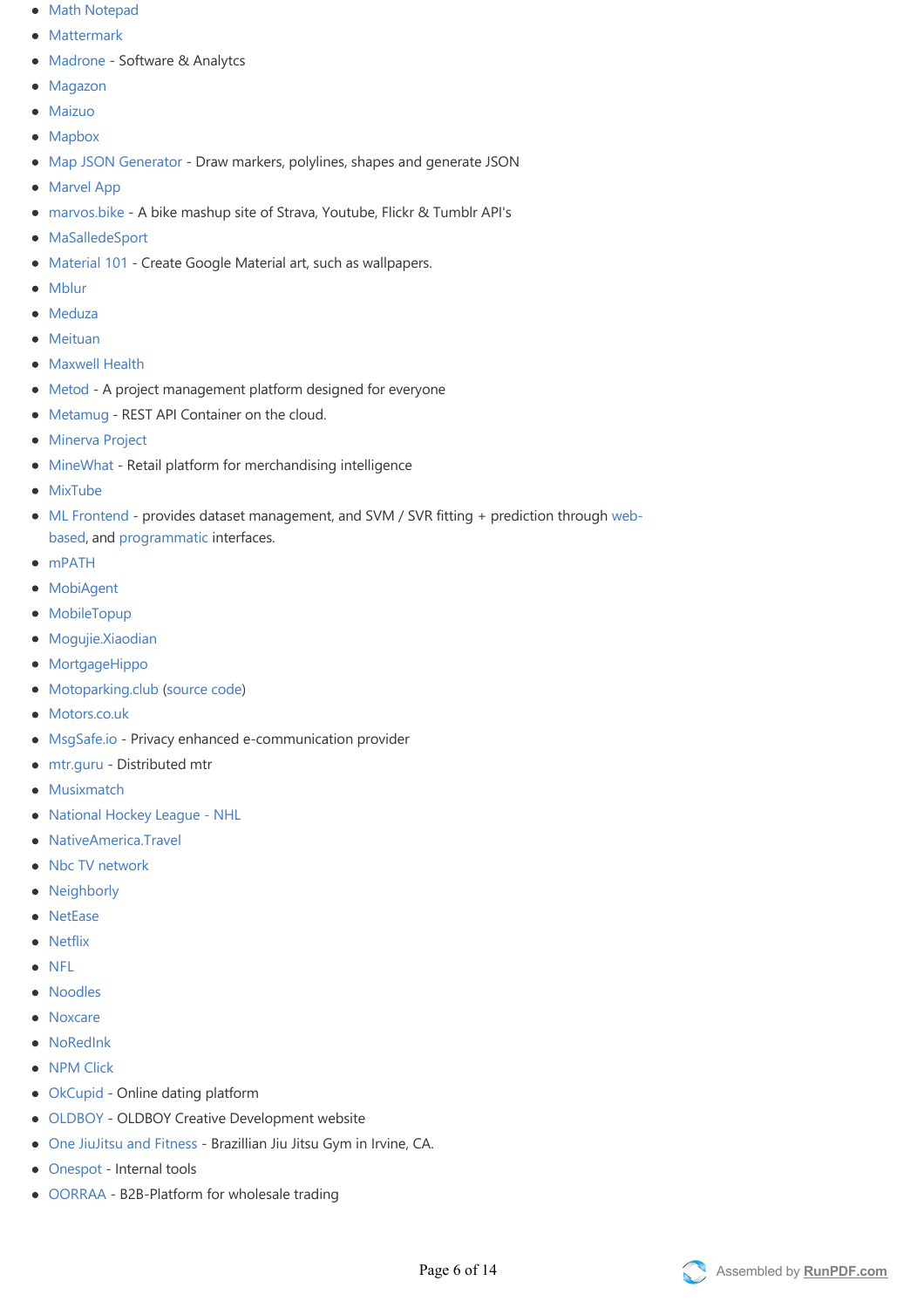- [OpenGov](http://opengov.com/)
- [Organic Valley](http://organicvalley.coop)
- **[Orobix](http://www.orobix.com)**
- [Otel.com](https://www.otel.ie)
- [Outschool](https://outschool.com) ‐ Learning activities for kids in California  $\bullet$
- [Oyster](https://review.oysterbooks.com)
- [PaddleGuru](https://paddleguru.com/)
- [Pairyo](http://pairyo.com/)  Social network of next generation
- [Palo Alto Software](https://paloalto.com/)
- [Paper by FiftyThree](https://paper.fiftythree.com)
- [Paperless Post](https://www.paperlesspost.com/)
- [Parabola](https://parabola.io)  Turn everyone in your organization into an analyst.
- [Paranor](http://www.paranor.ch)
- [Patience](http://www.patience.io/)
- [Paypal](https://www.paypal-engineering.com/2015/04/27/isomorphic-react-apps-with-react-engine/)  $\bullet$
- [Peach](https://joinpeach.com)
- [Percht](http://percht.com)  Get what you want for the lowest price  $\bullet$
- [Perfect Pipeline](http://www.perfectpipeline.com)
- [Periscope](https://www.periscope.tv/)
- [PermisDocte](http://mackentoch.github.io/PermisDocteWebsite)  iOS app (french driving license related and build with React Native)
- [Phodphad!](https://phodphad.com/)  $\bullet$
- [Phoenix Robotix](http://www.phoenixrobotix.com/) Internal Apps
- [Pinterest](http://www.pinterest.com/)
- [Pinjam.co.id](https://pinjam.co.id/) ‐ first online pawnshop in indonesia  $\bullet$
- [PivotalTracker](https://www.pivotaltracker.com/)  $\bullet$
- [Pixate](https://app.pixate.com/)
- [Pixsy](https://my.pixsy.com/)  $\bullet$
- [Planning Center Online](http://get.planningcenteronline.com/)
- $\bullet$ [Platzi](https://platzi.com/)
- [Podio](https://podio.com/)
- [Polymi](https://www.polymi.com) Create banners for [Facebook Mobile App Installs](https://www.polymi.com/#!/projects/558235fada90df12005870c0/creative-templates), [Twitter Mobile App Installs](https://www.polymi.com/#!/projects/558235f8da90df12005870bf/creative-templates) and more
- [PONDUS](http://pondus.de/en/homepage/)
- [Posiq](http://www.posiq.net/)
- [Postman](https://www.getpostman.com/)
- [PowerReviews](http://www.powerreviews.com/)  $\bullet$
- [Practo HealthFeed](https://www.practo.com/healthfeed)
- [Prism Skylabs](https://prism.com/)
- [Procore](https://procore.com/)
- [ProductBoard](http://www.productboard.com/)
- [Producthunt](http://www.producthunt.com/)
- [PropertyBook](https://propertybook.ro/)
- [PsychicWorld](https://www.psychicworld.com/)
- [Pudink](http://www.pudink.com/)
- [Quartet Health](http://www.quartethealth.com/)
- [Quip](https://quip.com/)
- [Quizlet](http://quizlet.com/)
- [QuizUp](https://quizup.com/en)
- [QianMi](http://www.qianmi.com)千米网

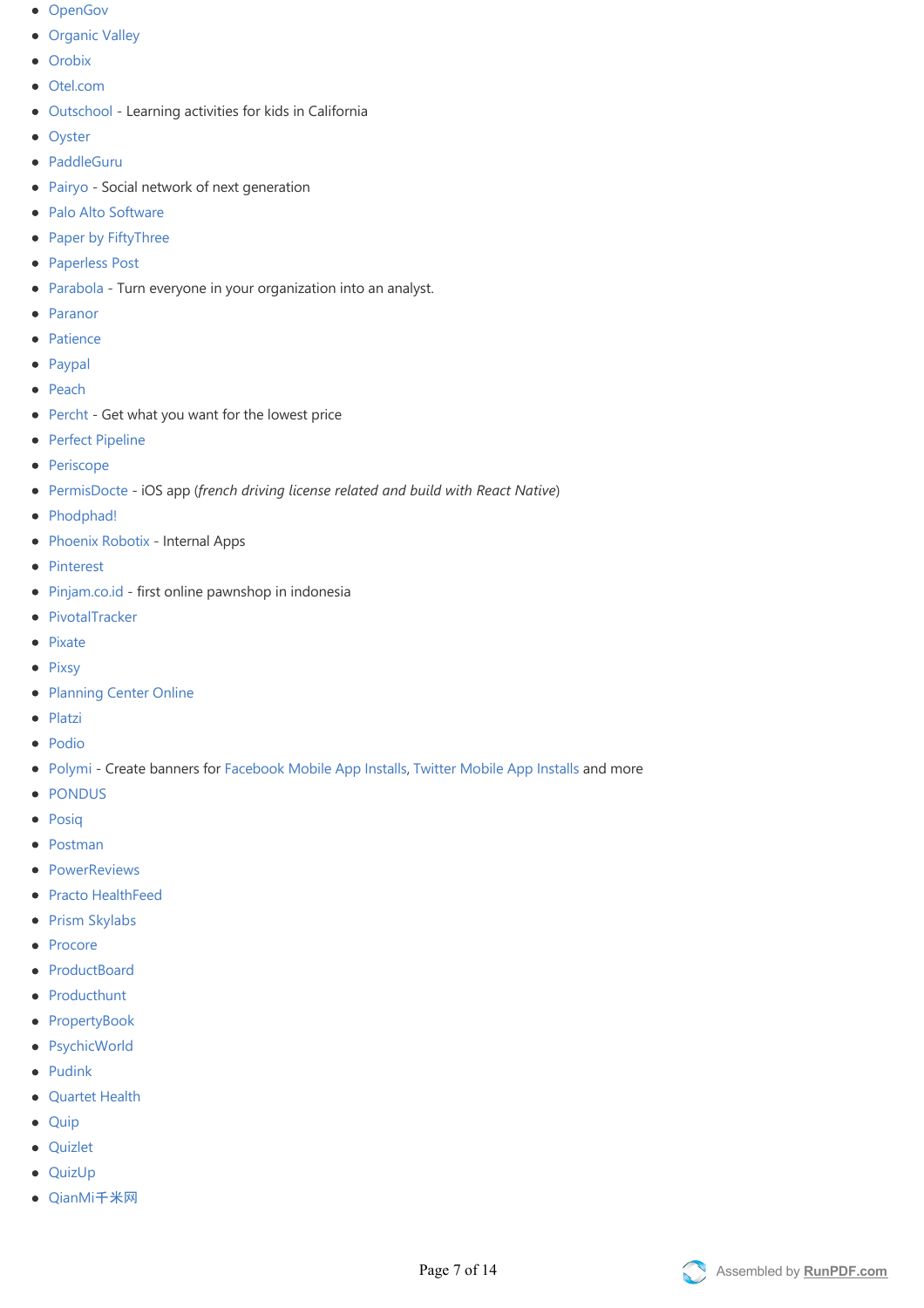- [R7 Esportes](http://esportes.r7.com/automobilismo/f1/2015/agenda) Automobilismo
- [Rackspace Cloud Control Panel](https://mycloud.rackspace.com/)
- Radio 1 (Belgium) 100% React, mostly server-rendered, some parts fully isomorphic
- [Rally Software](http://www.rallydev.com/)
- [Rakuten Taiwan](http://www.rakuten.com.tw/)
- [Ralph Lauren](http://m.ralphlauren.com/)
- [Rapid7](http://www.rapid7.com/)
- [RDT54](http://rdt54.ch/)
- [React Components](http://devarchy.com/react-components) ‐ Catalog of React components / libraries.  $\bullet$
- [React Speed Coding](https://reactspeed.com) 30+ custom components, 3 single page apps, and 15 ebook chapters.
- [React.rocks](http://react.rocks)  $\bullet$
- [Recast.AI](https://recast.ai)
- **[Recruiterbox](https://recruiterbox.com)**  $\bullet$
- [Recurly](http://recurly.com/)
- [Reddit](http://www.reddit.com/)
- [Redfin](https://www.redfin.com/)
- [RedMart](https://www.redmart.com/)
- [Relax](https://github.com/relax/relax)  New generation CMS on top of React and Node.js
- [Remind](https://www.remind.com/)
- [Remix](http://getremix.com/) ‐ Transit planning software  $\bullet$
- [Revelry](http://www.revelry.co/)
- [Revieve](https://www.revieve.com/)
- **[ReviewBot](https://reviewbot.io)**
- [RevUP](http://www.revup.io)
- [RevoltTV](http://beta.revolt.tv)
- [Rockefeller Center](http://rockefellercenter.com/)
- [Rollbar](http://rollbar.com)  $\bullet$
- [Room & Board](http://www.roomandboard.com/)
- [Routes](http://www.routes.guide/)
- [Rotaville Rota Software](https://rotaville.com/)
- $\bullet$  [rtbl](http://rtbl.co/)
- [Solshal](http://www.solshal.com)
- [Salesforce](https://www.youtube.com/watch?v=xSGuffp0o6E)
- [Salesforce's Lightning Design System](http://www.lightningdesignsystem.com/#role=regular&status=all)
- **•** [Sauspiel](https://www.sauspiel.de/)
- [Savvy](https://savvy.is)
- 生洋網路 [SAYA Network Co., Ltd.](https://www.rtb.com.tw)
- [SEEK Company Reviews](https://www.seek.com.au/companies/)
- [SellerCrowd](http://www.sellercrowd.com/)
- [Segment](http://segment.social)
- [Sentry](http://getsentry.com)
- [Shoflo](https://shoflo.tv)
- [Sift Science](https://siftscience.com/)
- [Skill](https://skill.gg/)
- [Smartprogress](https://smartprogress.do/)
- [SmugMug](http://www.smugmug.com/)
- [Smyte](https://www.smyte.com/)
- [Social Tables](https://www.socialtables.com/)

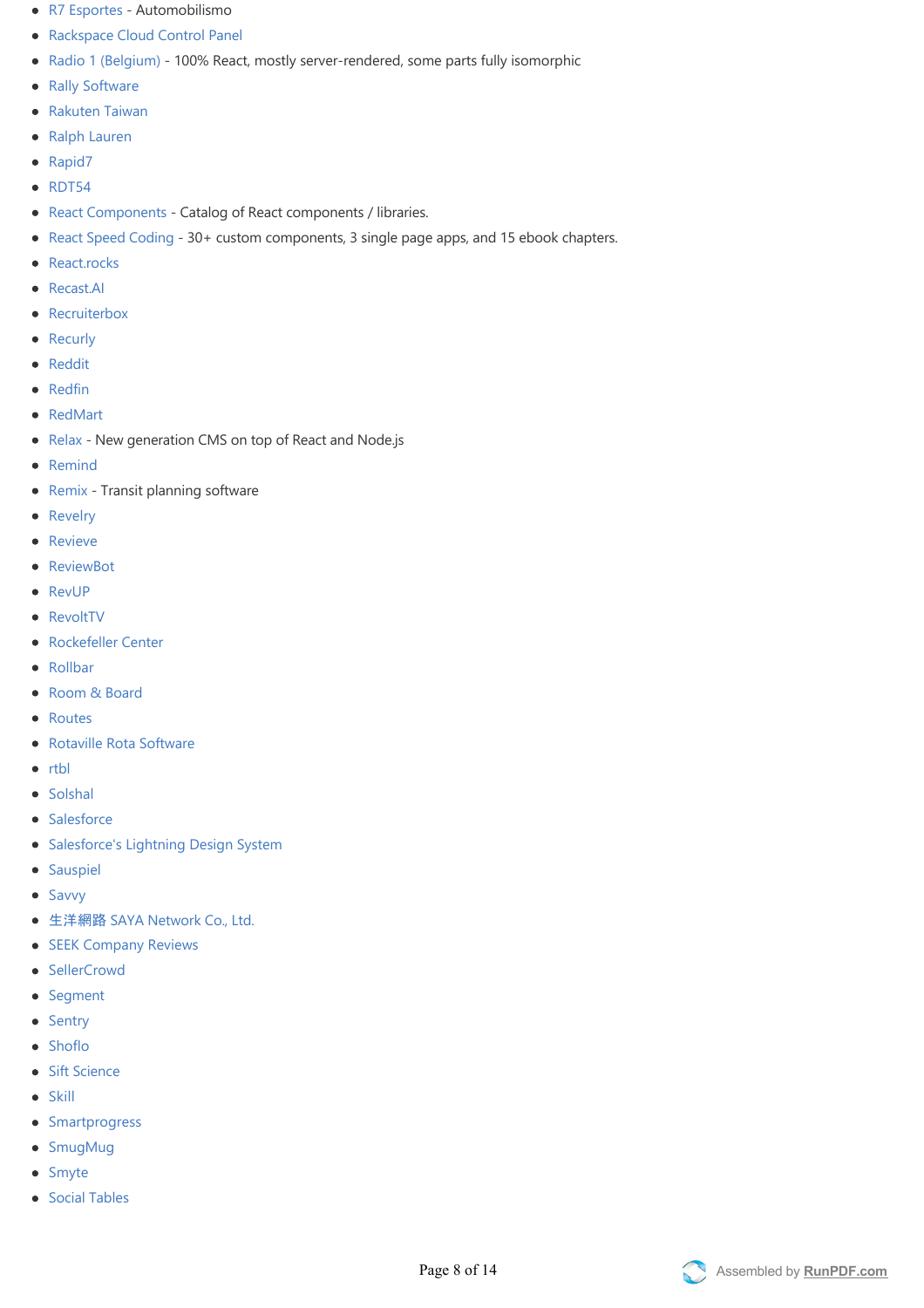- [Sonian](http://sonian.com/)
- [Society6](http://society6.com/)
- [Southern Railway](https://ticket.southernrailway.com)
- [Squarespace](http://www.squarespace.com/)
- [Spark Pay](https://www.sparkpay.com/sellonline)
- **[Stack Overflow Careers](http://business.stackoverflow.com/careers/us/platform/customer-support)**
- [Stampsy](http://stampsy.com/)
- [Stayzilla](https://www.stayzilla.com/?source=%22ghreact%22) ‐ Explore 30000+ Homestays & Resorts in India
- [Storehouse](https://www.storehouse.co/)
- [Storenvy](https://www.storenvy.com/)
- [Storylog](https://www.storylog.co/)  Social writing platform
- [Strikingly](https://www.strikingly.com/)
- [Stylisted](https://stylisted.com/)
- [Superstellar](https://superstellar.com/)
- [Swipely](https://www.swipely.com/)
- [Synapse Studios](https://www.synapsestudios.com/)
- [Syncano](http://www.syncano.com/)
- [Tabloid.no](http://tabloid.no/) Norwegian news aggregator site
- [TakeMeTour](https://www.takemetour.com/)
- [Talk by Teambition](https://talk.ai)
- **•** [Taskworld](http://www.taskworld.com)
- [Taykey](http://www.taykey.com/) Web components in web apps, New Self-service platform
- [Taobao](http://www.taobao.com/)淘宝网
- [Tazo Tea](http://www.tazo.com/)
- [TeamUP Cloud](https://cloud.tmup.com)
- [Teespring](https://www.teespring.com/)
- [Tenon](https://www.tenon.io)
- [Teradek](http://core.teradek.com)
- [Tesla Motors](https://www.teslamotors.com/careers/) Careers Portal for Tesla Motors, Inc.
- [Tmall](https://www.tmall.com/)天猫
- [That Maker Show](http://thatmakershow.com)
- [The Gazelle](https://www.thegazelle.org/) NYU Abu Dhabi student news publication
- [The Intercept](https://theintercept.com/)
- [The Movie Game](http://themoviega.me)
- [The New BLK](http://www.thenewblk.com/)
- [The New York Times](http://www.nytimes.com/)
- [The Scribbler](http://scribbler.co)  $\bullet$
- [The Tie Bar](https://www.thetiebar.com)
- [The Typing Cat](https://thetypingcat.com)
- [The World If](http://worldif.economist.com)
- [The Zebra](https://www.thezebra.com)
- [Ticketbud](https://www.ticketbud.com)
- [Tilt](https://www.tilt.com)
- [Timber](https://www.timber.io)
- [Timerepublik](https://www.timerepublik.com/)
- **•** [Timetoast Timelines](http://www.timetoast.com/)
- [Tinkoff](https://www.tinkoff.ru/) ‐ Tinkoff Bank is an innovative provider of online financial services operating in Russia through a high‐tech branchless platform.

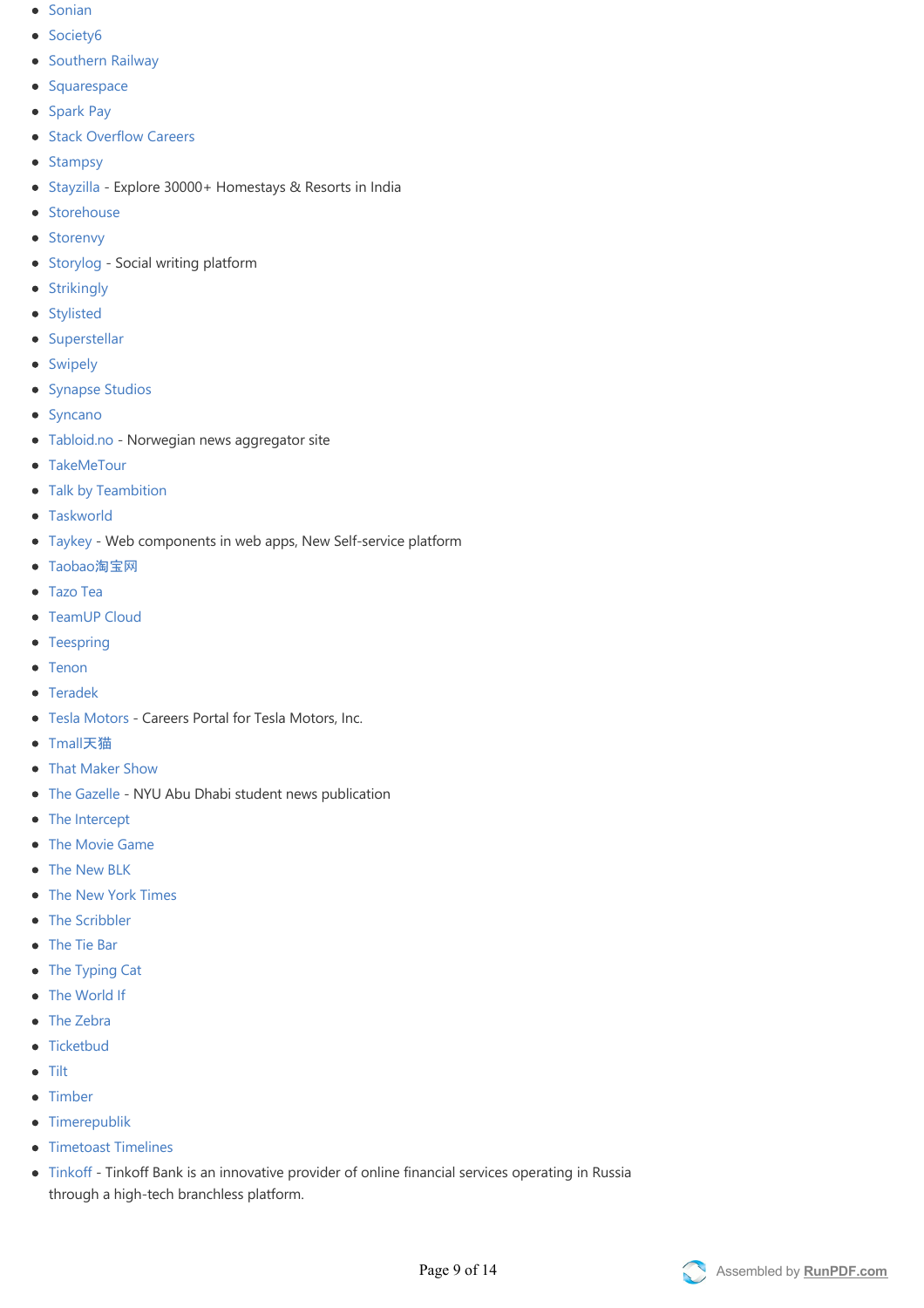- [TMdict](http://tmdict.com/en/)
- [Tonic](https://tonicdev.com)
- Top of the Rock Buy Tickets
- [Tourplus](https://www.tourplus.my/en/)
- [Trailer Park Boys](http://trailerparkboys.com/)
- **[Traitify Developer Portal](http://developer.traitify.com/)**
- [trainline](https://www.thetrainline.com/)
- [Treehouse](https://teamtreehouse.com)
- [Trucking](https://agency.trucking.kr)
- [Trulia](http://www.trulia.com/)
- [Trunk Club](https://www.trunkclub.com/)
- [Tune Transcriber](https://www.tunetranscriber.com) ‐ Slow down songs to learn how they are played
- [TvTag](http://tvtag.com/)
- Twitter Fabric
- **•** [Twitter Mobile](https://mobile.twitter.com/home)
- [Tylio](https://www.tylio.com/)
- [Uber](http://uber.com) Web App, Support, Clients, 15+ internal apps
- [Udacity](https://www.udacity.com)  Classroom
- [UF Showroom](http://ungforetagsamhet.se/showroom)
- [Unacademy](https://www.unacademy.in) Free online courses
- [Undone](https://www.undone.me)
- [Uniqlo](https://m.uniqlo.com/us/) US mobile site
- **•** [Uniregistry](http://uniregistry.com)
- [University of Cincinnati](http://www.uc.edu/catalyst)
- [Unverschämt](http://unverschaemt.net)
- [Upclose](https://upclose.me)
- [UrbanBound](http://www.urbanbound.com)
- [Vetcove](https://www.vetcove.com)
- [Venmo](https://venmo.com/)
- [Verbling](https://www.verbling.com/)
- [Verkkokauppa.com](https://m.verkkokauppa.com/)
- [Versal](https://versal.com/)
- [Vibbo](http://www.vibbo.com/)
- [Vida Digital](https://vidadigital.com.mx/)
- [Vidiply](https://app.vidiply.io/)
- [Vimla](https://vimla.se)
- [Visa Checkout](https://secure.checkout.visa.com)
- [Visual Studio Team Services / Microsoft Team Foundation Server](https://www.visualstudio.com/en-us/products/visual-studio-team-services-vs.aspx) ‐ Parts of the products UI is in React. (Pull Request View, Builds View)
- [Viva Vlaanderen](https://vivavlaanderen.radio2.be) ‐ Almost 100% isomorphic with Fluxible, launched early 2015
- [VuHaus](http://www.vuhaus.com/)
- [Wagon](http://www.wagonhq.com/)
- [WDTio](https://wdt.io/) ‐ watchdog timers for monitoring cron jobs and web servers
- [Webpass](http://www.webpass.net/)
- [WeWork](https://www.wework.com/)
- [wehkamp](http://www.wehkamp.com/)  Largest online retailer in The Netherlands
- [WhatsApp](https://web.whatsapp.com/)
- [WikiMentions](https://wikimentions.com/)

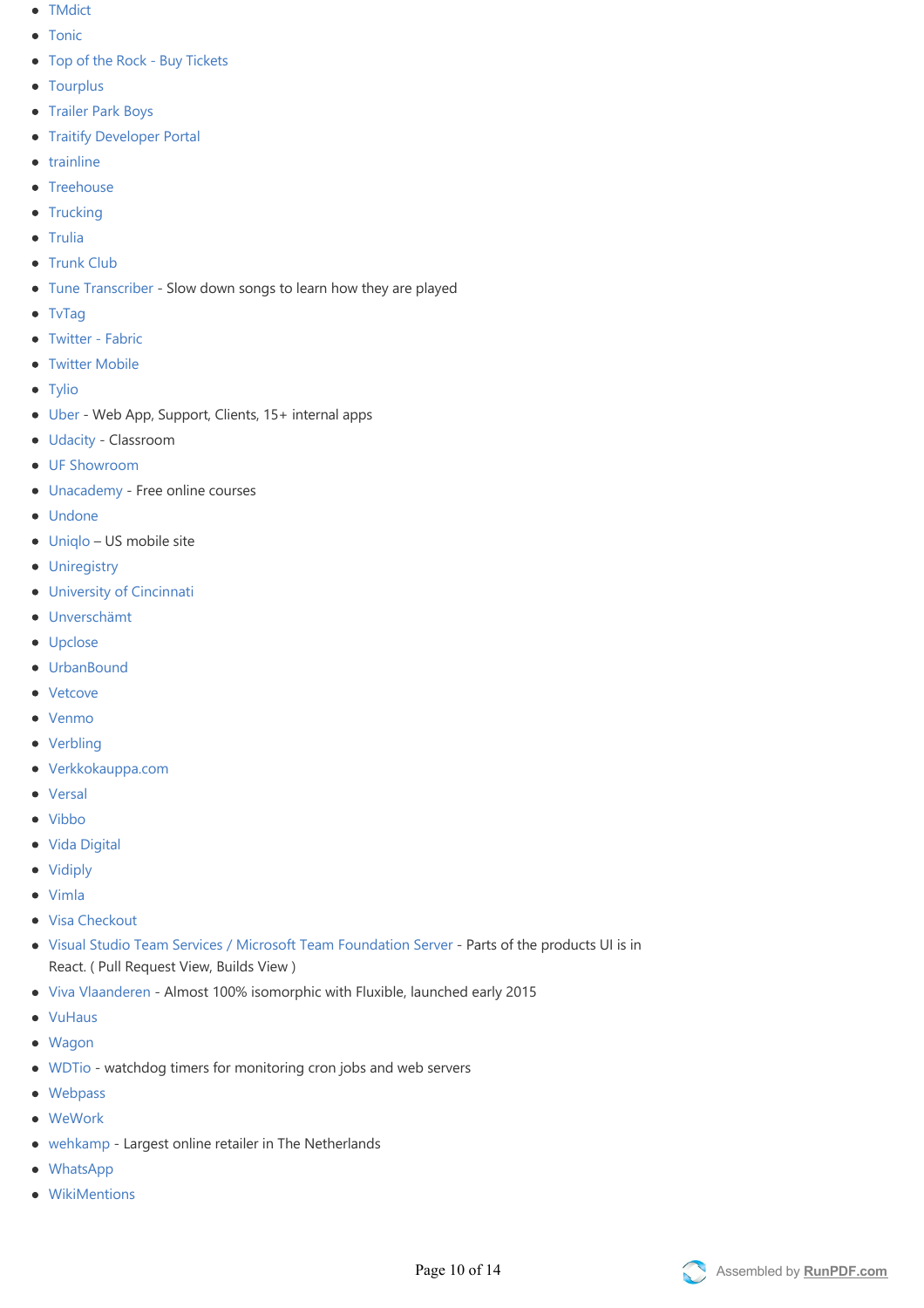- [William Hill Australia](https://williamhill.com.au)
- [Wired](http://www.wired.com)
- [Wirki](https://wirki.com)
- [Witdeck](http://witdeck.com) ‐ Discover and share quotes and highlights from books
- [Wix](http://www.wix.com/)
- [Wolfram Alpha](http://blog.wolfram.com/2016/01/19/announcing-wolfram-programming-lab/)
- [WordPress.com](https://wordpress.com) ‐ [source code](https://github.com/Automattic/wp-calypso)
- [Workfront](http://workfront.com/)
- [WorkXpress](http://www.workxpress.com) Build sophisticated business applications without writing code!
- [Wunderflats](http://wunderflats.com)  Rent a furnished apartment for 1 month or more!
- [Yahoo](https://www.yahoo.com/)
- [Yemek.com](http://yemek.com/)
- [YPlan](https://www.yplanapp.com/)
- YPY[一拍一](https://ypy.douban.com/)
- [Zendesk](http://www.zendesk.com/)
- [Zugata](https://app.zugata.com/)
- Zvoog
- [Zignal](http://zignal.co/) Community generated mobile network coverage maps.
- [Ziyue](http://ziyue.io/) 子阅
- [NSCC Manager](https://www.nsccmanager.com)  Manage USNSCC Units

## **[A](#apps)pps**

- [Avocode](http://avocode.com/)
- [Beagle](http://beagle.ai/) Intelligent productivity tool for contracts
- [Between for PC](http://between.us/pc/)
- [Bit Planets](https://www.youtube.com/watch?v=QoKzydJCPcs)
- **•** [Brackets Editor](https://brackets.io)
- [Brainfock](http://brainfock.org/)
- [Budgetlio](https://www.budgetlio.com/)  Budget planner
- [Buildicus](http://buildicus.com) A website builder with a concierge service. We build websites for people using our app. Front end completely built using React
- [Clustter](http://www.clustter.in)  News Aggregator
- [ctlmngr](https://ctlmngr.herokuapp.com/) ([source code](https://github.com/passy/ctlmngr))  $\bullet$
- [Diaporama Maker](https://github.com/gre/diaporama-maker)
- [Dodo Point](http://dodopoint.com)
- [EclecticIQ Platform](https://www.eclecticiq.com/platform.html)  Cyber Threat Intelligence Platform built with React, Flux, Immutable.js, ES6, **Webpack**
- [Emporio](http://pliosoft.com/emporio)  Point of sale system whose front-end is entirely made from React components
- Firefox Hello Mozilla
- [Flow](https://www.getflow.com)  Simple project management software
- [Gitify](http://www.gitify.io/)  GitHub Notifications on your menu bar
- [Gomoku](https://github.com/jeantimex/five-in-a-row) Turn-based multiuser online game made with React and Socket.io
- [Implisit](https://insights.implisit.com)
- [Kitematic](https://kitematic.com/)
- [Koncept](https://konceptapp.com)  Usability Testing Service on Fully Interactive Prototypes
- [Mappify](http://mappify.io/app) Free Geocoding and related services for Australia
- [OnePager](http://getonepager.com/) Cross Platform one page website builder. Available for WordPress and Joomla! coming.

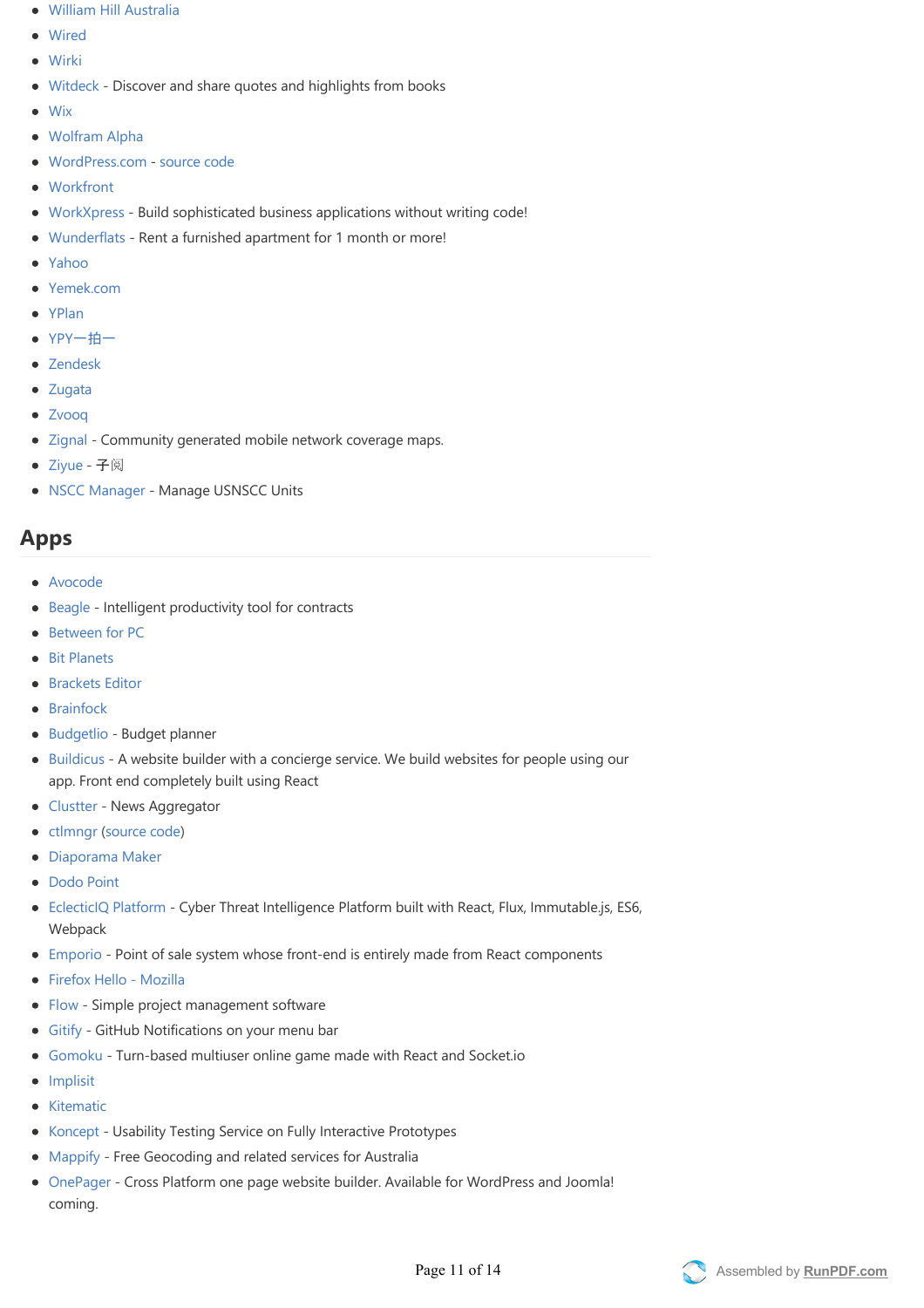- [OutSystems Platform](http://www.outsystems.com/) Low-code rapid application development platform. Using React in the UI of the IDE.
- [Piggybank](http://getpiggybank.com)  Chores and Allowance reimagined.
- [Pixate](http://www.pixate.com) Mobile Interaction Design Tool
- [Toto.nl](https://m.toto.nl) ‐ Mobile Web App ‐ only accesible from mobile
- [Vivaldi Browser](http://www.vivaldi.com)
- MobileIron Insight (Google Play, App Store)
- VuHaus ([Google Play](https://play.google.com/store/apps/details?id=com.vuhaus.mobile&hl=en), [App Store](https://itunes.apple.com/us/app/vuhaus-come-in.-see-the-music./id984534957?mt=8))

## **[D](#data-visualizations)ata Visualizations**

- [GemeinwohlAtlas](http://www.gemeinwohl.ch/atlas)
- **•** [Social Progress Index](http://www.socialprogressimperative.org/data/spi)
- [Thumbtack Small Business Friendliness Survey](http://www.thumbtack.com/survey)
- [Weltenbrand](http://www.nzz.ch/international/weltkrieg/weltenbrand-chronik-des-ersten-weltkriegs-1.18331813)  Chronik des Ersten Weltkriegs
- [Oscars 2016 on Twitter](https://oscarsdata.github.io/) ‐ [source code](https://github.com/ecesena/oscars2016/tree/master/www)
- [datamaps.co](http://datamaps.co/)  app for creating visualizations with data maps (react, redux and d3) - [source code](https://github.com/caspg/datamaps.co)

## **[A](#agenciesconsultancies-using-react)gencies/Consultancies using React**

- [27AE60](http://www.27ae60.com/)  We help startups Design, Build & Ship their applications.
- [500Tech](http://500tech.com)  Israel's leading React & Angular consultancy
- [650Apps](http://650apps.com) ‐ Silicon Valley based product design software development firm. Clients range from Global Fortune 100 Companies to award‐winning startups
- [Abilian](https://www.abilian.com/) French open source software vendor and professional services company uses Ract in some of its current projects
- [ADN Studio](https://adn.agency/) Responsive digital products development and support
- [altima°](http://www.altima-agency.com/)  French leading e-commerce agency
- [AKQA](https://www.akqa.com/) ‐ Ideas and innovation agency
- [Arkency](http://arkency.com)  Ruby/Rails/React consulting agency. We've created [React Koans](https://github.com/arkency/reactjs_koans) and share our knowledge on [React Kung Fu](http://reactkungfu.com). We wrote *[Rails meets React.js](http://blog.arkency.com/rails-react/)* and *[React.js by example](http://reactkungfu.com/react-by-example/)* books. Our area of expertise is working with legacy apps and startups ‐ we're ready to help you with React.js and Ruby/Rails‐based backends ‐ just [contact us](http://arkency.com).
- [ANTLR Interactive](http://www.antlr-interactive.com) Ruby/Rails/React consulting agency
- [Apperson Labs](http://www.appersonlabs.com) We define, design, build, & maintain software that delight our clients and their users utilizing React, ReactNative, & NodeJS.
- [Bene Studio](http://benestudio.co)  We design and develop applications using ReactNative for mobile and React. is stack for web
- [BigBinary](http://bigbinary.com)  Ruby on Rails Consultancy, building their App frontend with React and react-rails. Also running a [free screencast series](http://videos.bigbinary.com/categories/react) on React.
- [Bletchley Park](http://bletchley.co/)  Design and Engineering
- [Brave New World](http://bravenew.world/) Digital Agency based in NS and NY. Our mission is to inspire, guide, and partner with fearless people who are ready to seize opportunity and build the impossible.
- [Brooklyn United](http://brooklynunited.com) Full service agency building websites and applications with React, Relay, and Flux.
- [ButterCloud](http://buttercloud.com)  Building both home grown and client projects using React via ClojureScript.
- [Codazen](http://www.codazen.com) ‐ Web app agency with offices in Southern California and the Bay Area  $\bullet$
- [Devbridge Group](https://www.devbridge.com) Chicago-based software development company that focuses on enterprise software solutions for the web, mobile and cloud.
- [dis//til](http://distil.agency)  Ecommerce agency in Sydney specialising in web and mobile app development using

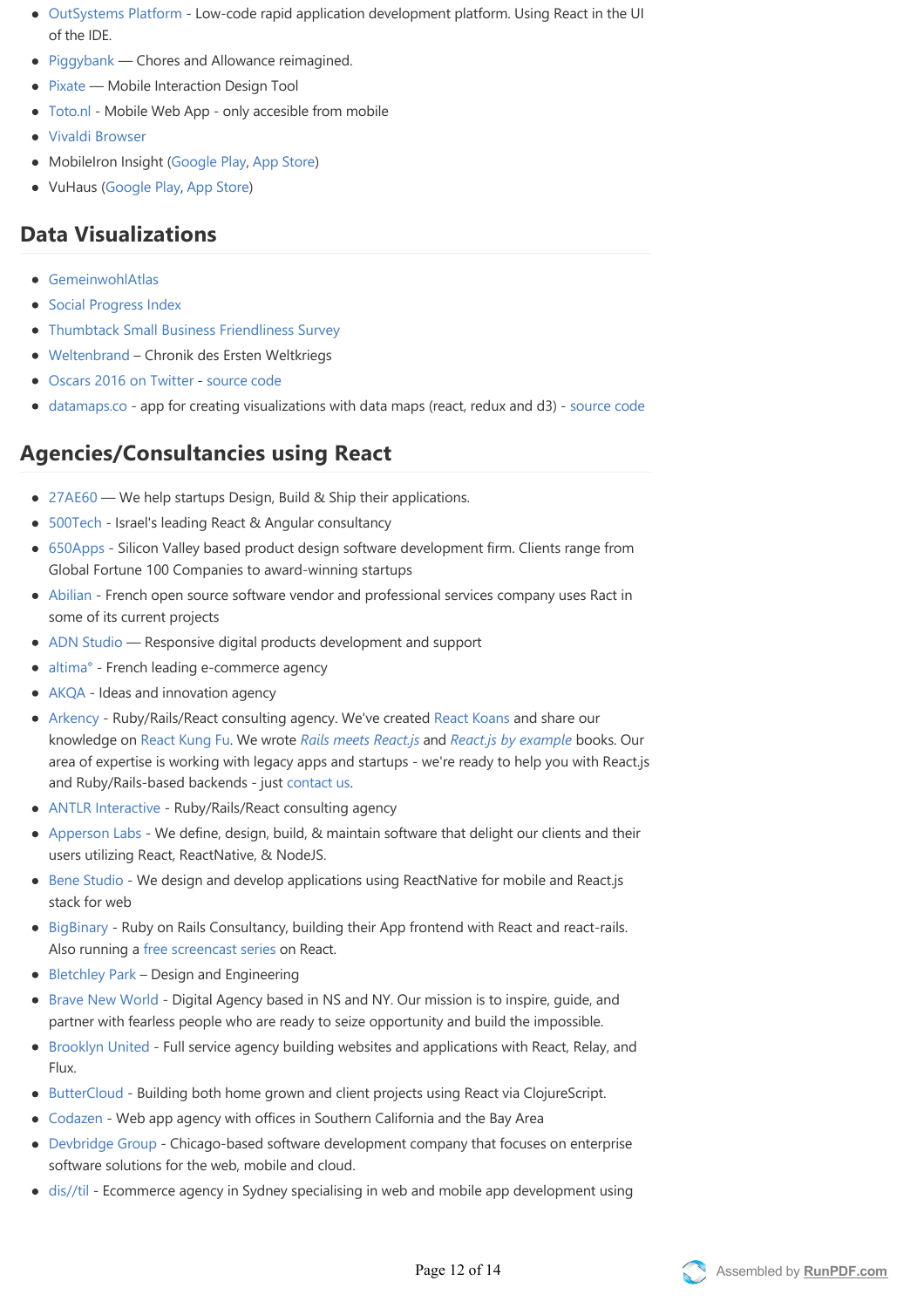React.js and ReactNative.

- [EffectiveUI](http://www.effectiveui.com) ‐ Creating transformational digital products, experiences and insights for the Fortune 500 and ambitious innovators
- [ElifTech](http://www.eliftech.com) Software development using modern technology like react.js and node.js.
- [Formidable Labs](http://formidablelabs.com) Building applications in React for Fortune 5 companies and startups alike. Also contributing to React OSS with [Radium](https://github.com/FormidableLabs/radium) and [Biff](https://github.com/FormidableLabs/biff)
- [Gin Lane](http://ginlane.com)  A creative product agency in New York City
- [Good Design & Code](http://builtbygood.co)  We make stuff for the web for agencies and startups. (Based in Jackson,  $MS$
- [GorillaLogic](https://gorillalogic.com/)  Agile. Unstoppable. We specialize in full-stack, end-to-end development for web, mobile and enterprise apps.
- [HZDG](http://www.hzdg.com/)  A full service integrated marketing communications agency located in DC, NYC, Baltimore and Santa Cruz.
- [Icicle](https://www.icicletech.com) Web & Mobile Development with brilliant UX. Building large, scalable applications on Elixir Phoenix, Ruby on Rails and yes, ReactJS & ReactNative
- [Ideamotiv](https://www.ideamotiv.com) web development company from Warsaw, Poland. Creating applications using killer combination of React and Ruby on Rails
- [Infinite Networks](https://www.infinite.net.au)  Building scalable global apps using React including using it ourselves for our own client portal
- [Initech Software Services](https://initech.co.il)  We create innovative web and mobile digital products for startups and businesses. We proudly use Python/Django and React for our web projects. Visit us at our site or at our offices at Tel Aviv, Israel. Building scalable global apps using React including using it ourselves for our own client portal
- [iSeatz](http://iseatz.com) Building booking engines for Fortune 100 companies.
- [JetThoughts](http://www.jetthoughts.com) Ruby on Rails Consultancy, building their App frontend with React and react-rails.
- [JoliCode](http://jolicode.com/)  Web and mobile agency based in Paris
- [Lawn Chair](http://lawnchair.io)  Design and software development studio based in New Orleans
- [Lemanse Oy](http://lemanse.fi) Quality React trainings, courses and coaching in Finland.
- [Leonidas Oy](https://leonidasoy.fi/) ‐ The fast software company.
- [Logo Ping](http://www.logoping.co.uk/) A logo design, web and app development company in London, UK.
- [METTLE](https://mettleup.com)  Web development agency building custom solutions for high impact industries. We work in Chicago / Prague / Columbus.
- [mobileapart](http://www.mobileapart.com) We create innovative web and mobile digital products for startups and businesses. We proudly use Python/Django and React for our web projects. Visit us at our site or at our offices at Olpe,Germany.
- [Namespace OÜ](http://namespace.ee) Full stack software development studio from Estonia. We build prototypes and business software in Django and React.
- [Object Partners](https://www.objectpartners.com)  Full stack consultancy. We provide [ReactJS Training.](https://objectpartners.com/training/reactjsworkshop) Sponsor of [React Chicago](http://www.meetup.com/React-Chicago) and [React Minneapolis.](http://www.meetup.com/React-Minneapolis-Meetup/) Offices in Minneapolis, Omaha & Chicago.
- [Pliosoft](http://www.pliosoft.com)  We build sites and admin pages using react for our customers and our own products.
- [Rangle.io](http://rangle.io) ‐ We are JavaScript Experts Rewriting the Web
- [Railslove](http://railslove.com) We love building web applications!
- [Razorfish Germany](https://www.razorfish.de/en)  Razorfish is the world leader in helping global brands drive business transformation and a pioneer of marketing in the digital age.
- [Red Badger](http://red-badger.com)  Currently building three m-m websites for clients using React, including the worlds largest online grocery store.
- [Redradix](http://redradix.com)  We help you have a better business through the use of technology. React/Flux/Redflow/Node/Clojure/ClojureScript/Rails.
- [Revelry Labs](http://revelry.co/)  Building web applications in React for clients ranging from startups to large publicly traded companies
- [REVSYS](http://www.revsys.com/) Builds and scales complex applications with Django and React